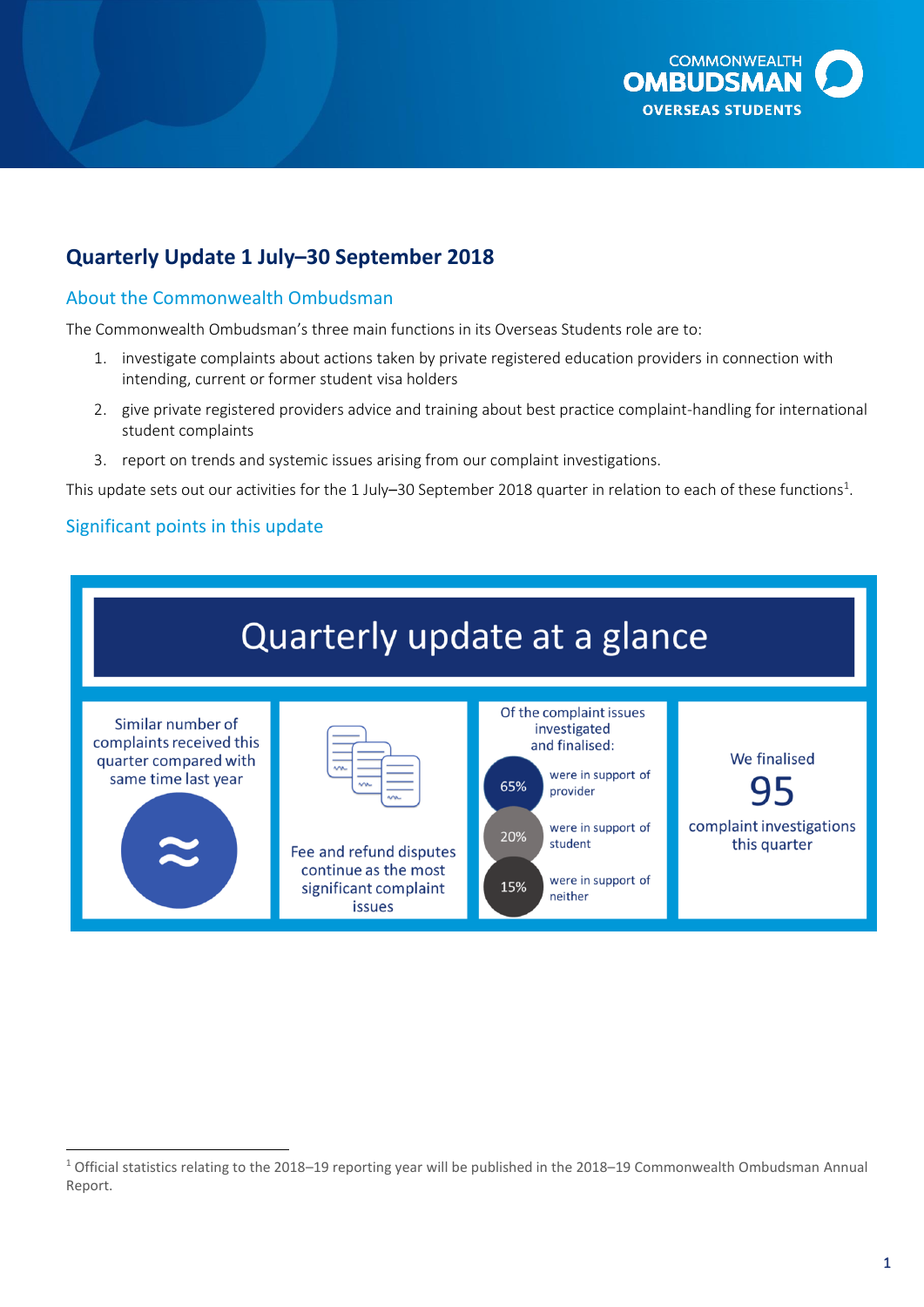

# Complaints received

# Complaints and issues finalised

| <b>Complaints</b><br><sup>2</sup> finalised | <b>Not</b><br>investigated | Investigated | Issues <sup>3</sup><br>finalised | <b>Not</b><br>investigated | Investigated | Outcome found in support of<br>(per issue): |         |                |
|---------------------------------------------|----------------------------|--------------|----------------------------------|----------------------------|--------------|---------------------------------------------|---------|----------------|
| 291                                         |                            | 95           | 329                              | 211                        |              | Provider                                    | Student | <b>Neither</b> |
|                                             | 196                        |              |                                  |                            | 118          | 76                                          | 24      | 18             |
|                                             | 67%                        | 33%          |                                  | 64%                        | 36%          | 65%                                         | 20%     | 15%            |

During the quarter we finalised 291 complaints which contained 329 issues. Of those 291 complaints we:

- Investigated 95 complaints which included 118 issues. Complaints about provider refund refusals and fee disputes (written agreements) remain the most significant issues.
- Declined to investigate 196 complaints and referred the student back to their education provider to complete the provider's internal complaint-handling processes. In some cases, documents provided by the student at the time of the complaint allowed us to determine that the complaint did not require investigation.

Some issues considered as part of an investigated complaint are resolved in support of neither party. This can be for the following reasons:

- the issue was not investigated, even though other issues complained about were investigated
- the issue was resolved between the student and provider during the course of the investigation
- the investigation of that issue was ceased before a determination could be made.

Detailed data about complaint issues handled during the period, including comparisons with the previous quarter, can be found at [Appendix A.](#page-7-0)

 $\overline{a}$ 

<sup>&</sup>lt;sup>2</sup> Some complaints closed in this quarter were received in previous quarters.

<sup>&</sup>lt;sup>3</sup> Some complaints contain more than one issue.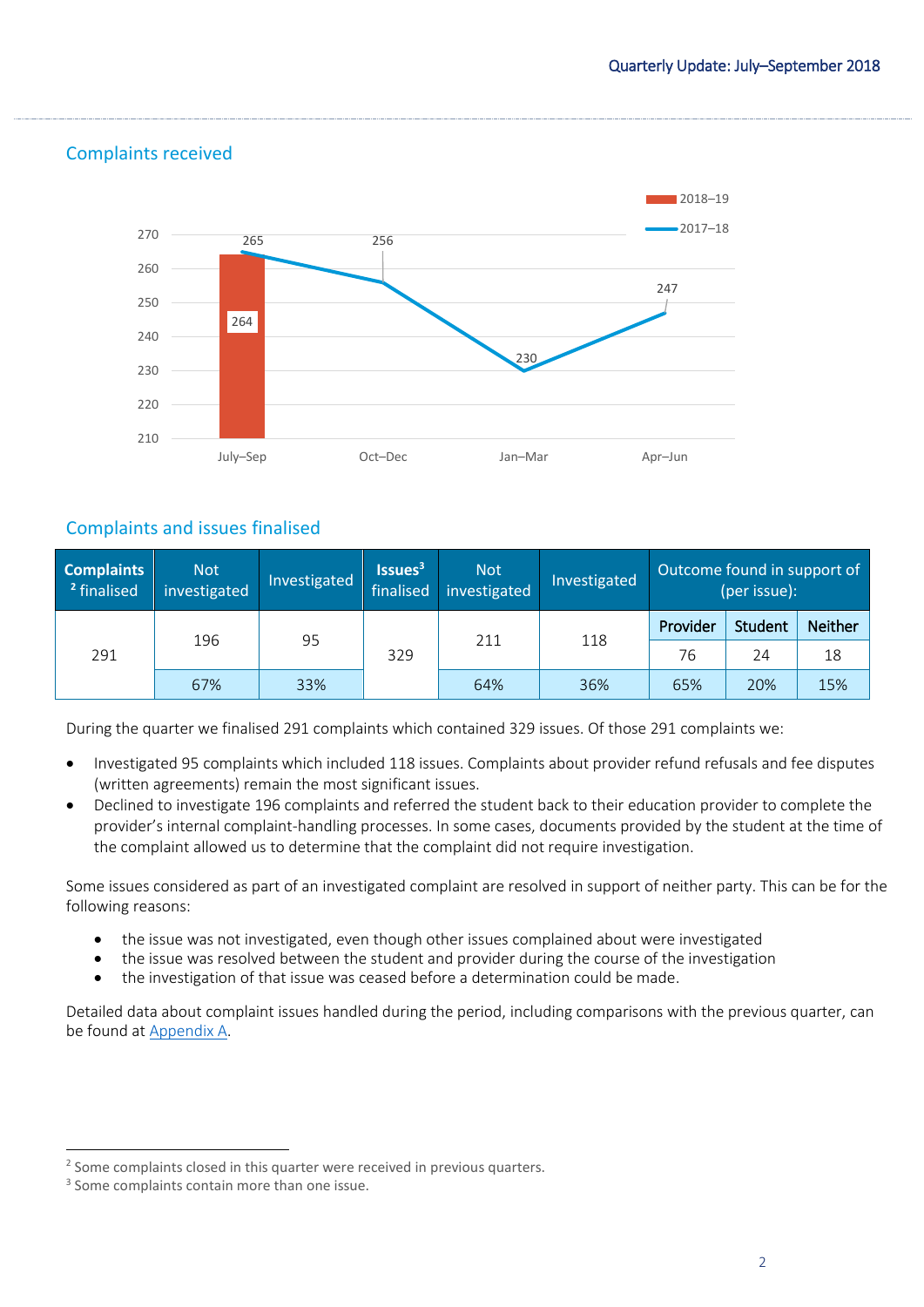# Complaint issues

Written agreements (fees and refunds) continue as the number one complaint issue to the Office, followed by transfers between registered providers, and attendance and course progress monitoring.



# **Main complaint issues: 1 July–30 September 2018**

## Complaints by education sector

The Vocational Education and Training (VET) sector continues to be the most commonly complained about sector, however it also has the highest number of registered private providers.



## **Complaints investigated by sector: 1 July–30 September 2018**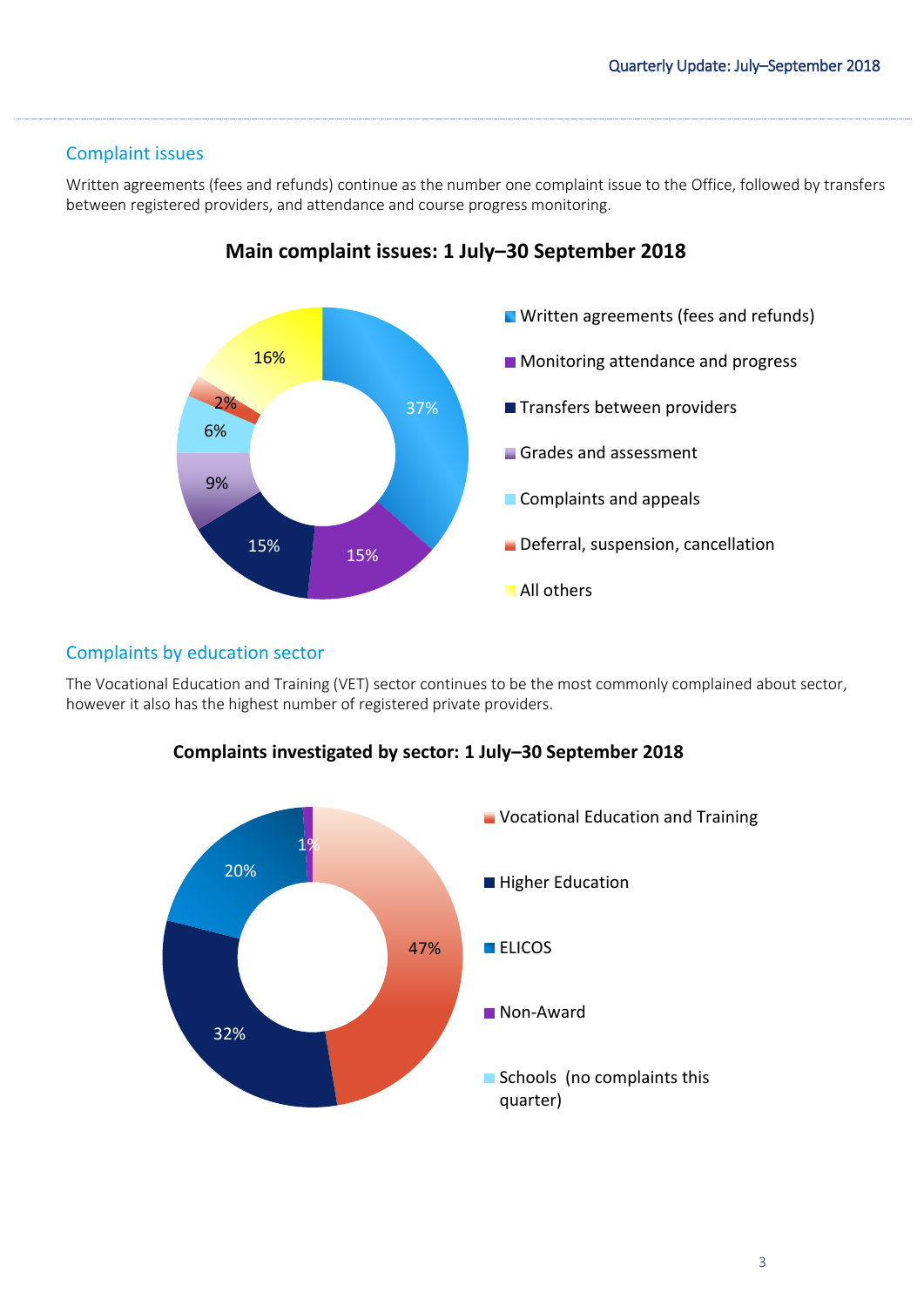# Complaints by registered State/Territory of provider

The two largest groups of complaints were made by students registered with providers in New South Wales and Victoria, which is consistent with the higher number of students studying in these states.



# Complaints investigated by origin of complainant

The complainants whose cases we investigated and closed in the July to September 2018 quarter originated from 30 different countries and administrative regions. The largest groups of complainants were from China, India and Pakistan.

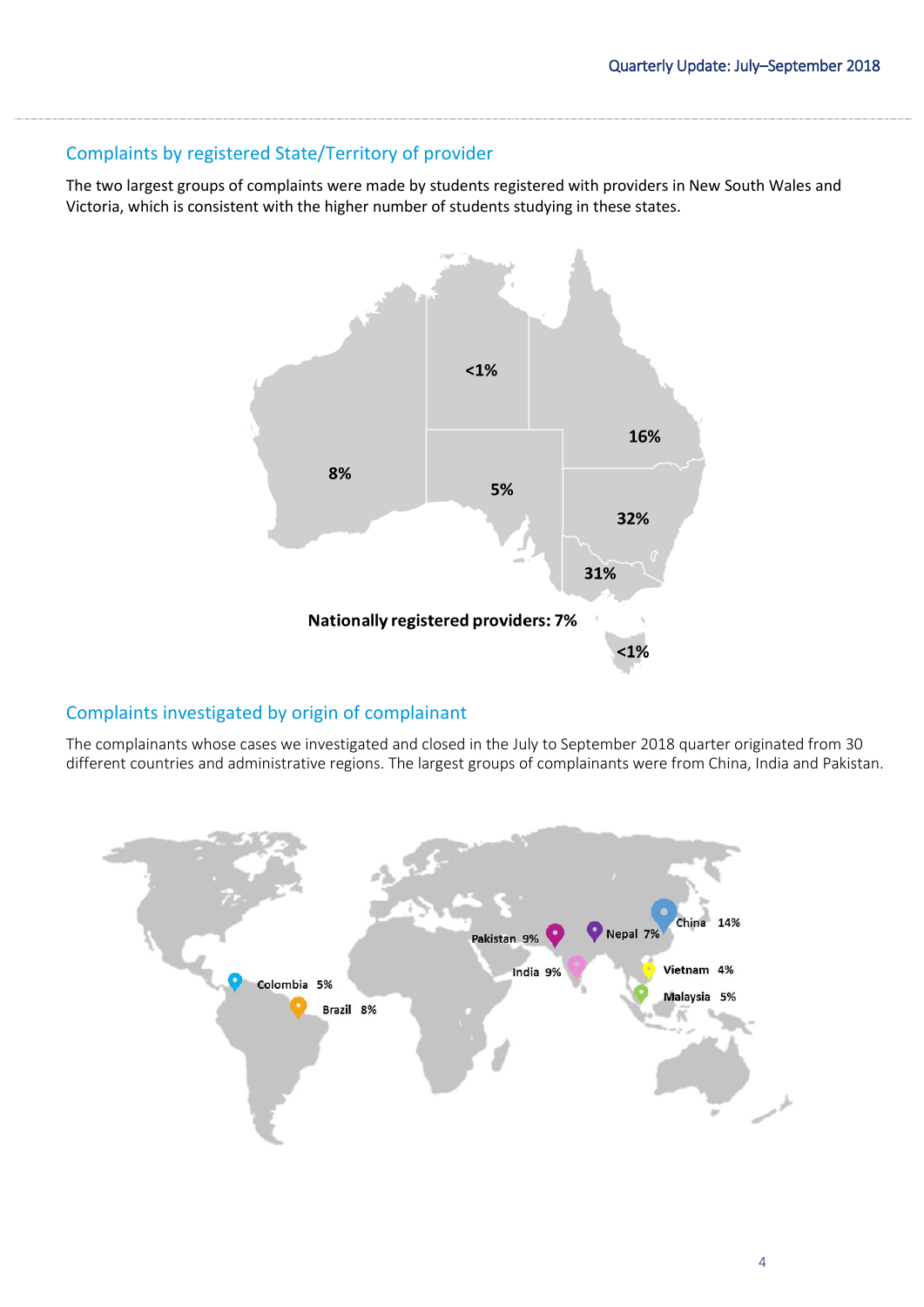# **Complexity**

Some investigations take longer than others. The length of the investigation varies depending on the complexity of the case and the responsiveness of the student and education provider. We continue to look for ways to reduce finalisation times.

In the 1 July–30 September 2018 period, the average completion time for all complaints was 37 days. Sixty seven per cent of all complaints were closed within 30 days, 14 per cent from 31–60 days and the remainder closed in 61 days or more.

# Comments and suggestions

At the conclusion of an investigation, we can make comments and suggestions to providers in relation to specific remedies and also in relation to the provider's policies or processes.

In the 1 July–30 September 2018 period, we made 39 comments to providers for improvements or reconsideration of an earlier decision.

If we finalise our investigation in support of the student and we suggest that a provider takes specific action to benefit the student, providers are obliged by the *National Code of Practice for Providers of Education and Training to Overseas Students 2018* (National Code)<sup>4</sup> to implement our decision or recommendation immediately. If a provider does not agree to implement our suggestion, we may disclose this refusal to the appropriate regulator.



#### Disclosures to regulatory bodies

Under s 35A of the *Ombudsman Act 1976*, the Ombudsman may also make disclosures to regulatory bodies or public authorities where it is in the public interest to do so.

We made no disclosures under s 35A during the 1 July–30 September 2018 quarter.

#### Submissions

From time to time, the Ombudsman makes submissions to government inquiries, reviews and consultation processes based on insights gained from handling complaints from international students. We made no submissions during this quarter.

Previous submissions can be found on our [website.](http://www.ombudsman.gov.au/publications/submissions)

 $\overline{a}$ 4 Standard 10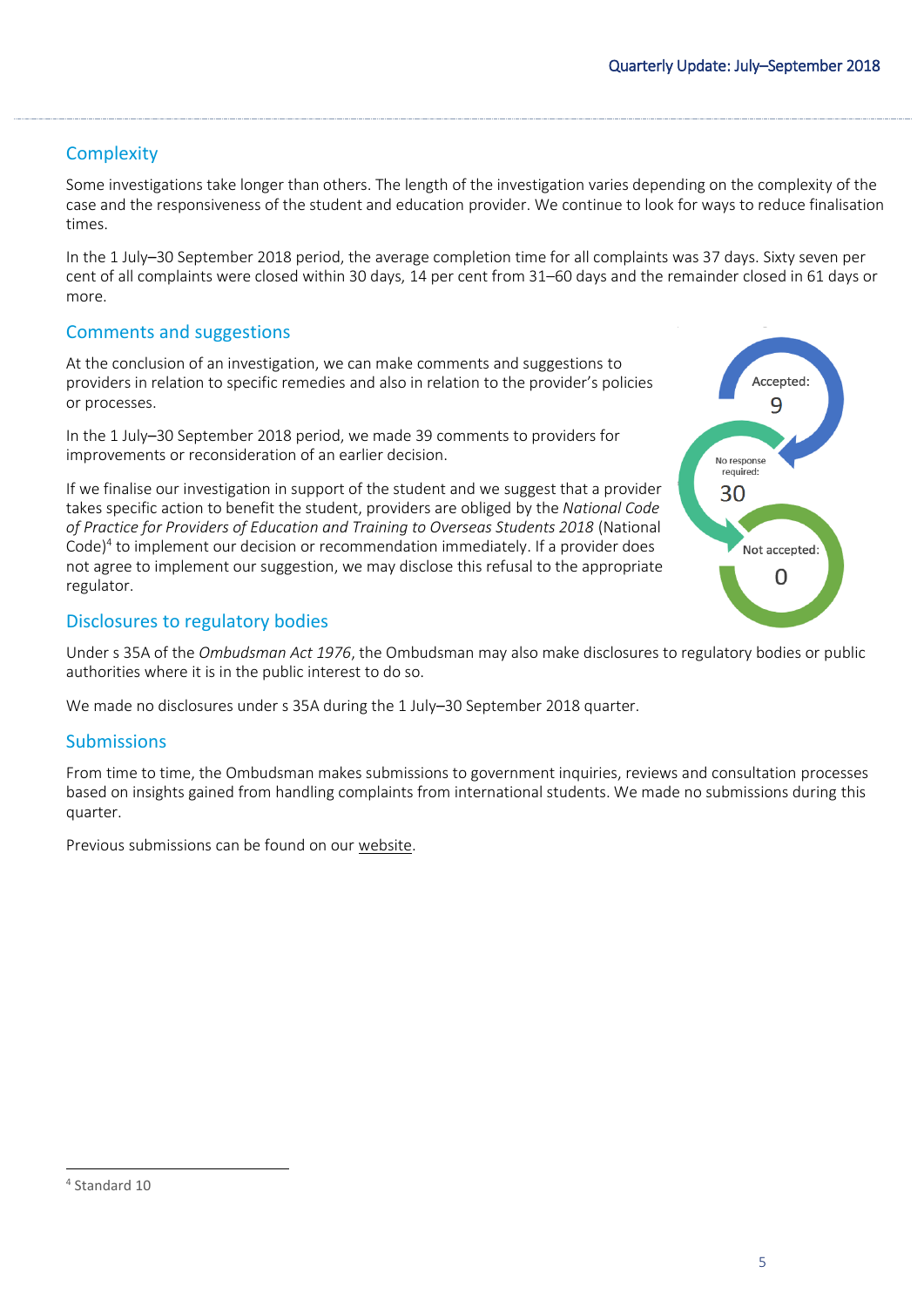# Recent complaints<sup>5</sup>

#### **Case study 1: Attendance monitoring**

Nathan was studying a foundation program with a private education provider in Australia. He completed his first trimester successfully, but during his second trimester, his attendance started slipping and his provider began its preparations to report Nathan to the Department of Home Affairs for unsatisfactory attendance.

Nathan attended some meetings with the provider about his attendance, but continued to miss classes and eventually his provider issued him with a 'Notice of Intention to Report (NOIR)', outlining a timeframe for reporting and Nathan's appeal rights.

Nathan appealed his provider's decision, but was unsuccessful.

Nathan then lodged a complaint to our Office, seeking to have his provider's decision to report him overturned.

Our investigation officer sent a request to the education provider for a number of documents to allow us to investigate Nathan's complaint. The provider promptly returned all relevant documents.

The documents supplied demonstrated that the provider had intervened when Nathan was deemed 'at risk' of not meeting attendance requirements, offered Nathan support and acted in accordance with the requirements of Standard 8 (Overseas student visa requirements) and Standard 10 (Complaints and appeals) of the National Code.

Our investigation officer supported the decision of the education provider to report Nathan to the Department of Home Affairs for unsatisfactory attendance.

#### *Commentary:*

Nathan's complaint was resolved in under three weeks, due in large part to the education provider's:

- clear and complete responses to our questions
- compliant policies and procedures for monitoring attendance and intervention strategy
- excellent record-keeping

The National Code guarantees a student's right to complain to an external complaint-handling body. By their nature, external investigations can be time consuming and resource intensive for education providers, who must compile and send the requested evidence.

In many cases, providers respond to requests for information with incomplete information or missing important evidence, which does not allow our investigation officers to determine whether the provider's decision was reasonable in the circumstances. In such cases, investigation officers need to send additional requests for information, which can contribute to prolonged assessment timeframes, impacting on the workload of the provider, the investigation officer and increasing uncertainty for the student.

This provider's response was exemplary and shows that good administrative practice can lead to the best possible outcome for all parties. Even though the student did not succeed in having his provider's decisions overturned, he received his response without delay, including an explanation of how our investigation officer had examined his education provider's policies and practices, and why the provider was required to report him.

 $\overline{a}$ 

<sup>5</sup> Names have been changed to protect privacy.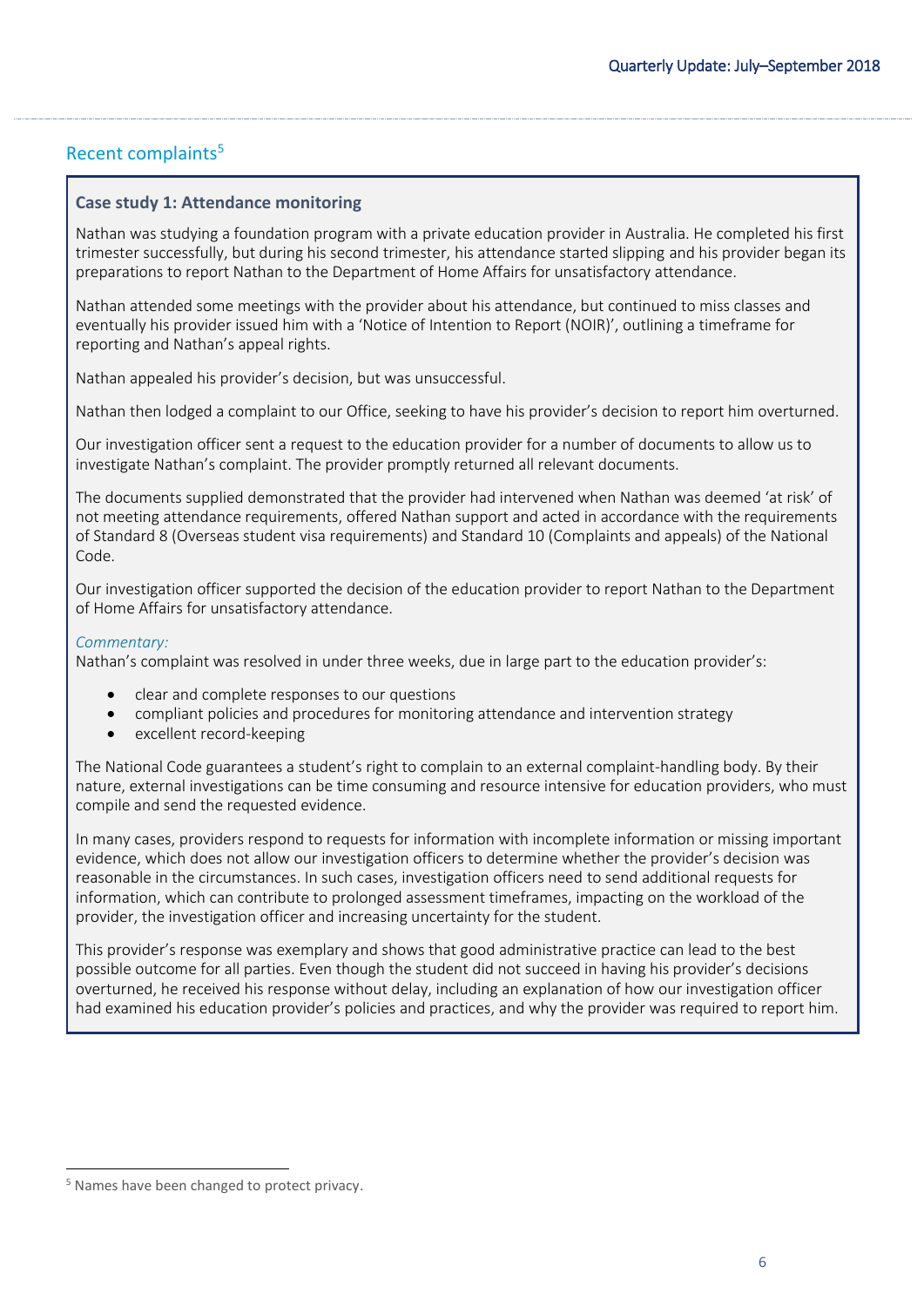#### **Case study 2: Refund of course fees**

Celina approached our Office with a complaint about her private education provider's decision to refuse her a refund for course money she had paid prior to being diagnosed with a serious illness. Due to receiving medical treatment, Celina had deferred her course commencement date. Celina then decided to return to her home country to focus on her recovery, so she withdrew from her studies before the deferred course was due to commence.

Celina complained to our Office that her provider had billed her for additional fees for the studies she had enrolled in but had not commenced. Celina had lodged an official complaint with her provider but had not received a response after some time.

Because a complaint had already been lodged with the provider, our investigation officer decided to consider Celina's case and requested documents from the provider. The provider gave our Office documents which showed that Celina had not formally applied for a refund. She had been advised by the provider's accounts department that a refund would not be payable. She proceeded to lodge a complaint and, due to administrative issues, the complaint was not considered in a timely manner.

After considering Celina's case in the context of our investigation, the provider decided that Celina met its compassionate and compelling refund criteria, and used its discretion to provide Celina with a refund of pre-paid fees and to waive the outstanding further course fees.

#### *Commentary*

Education providers need to ensure that all of their staff are aware of the provider's internal complaints and appeals process. It is important that the provider's staff direct students to this process when a student expresses dissatisfaction with a decision made by the provider, regardless of which area has given them this advice. Once a complaint is made, it should be acted on in a timely manner and a written response with reasons provided to the student.

If a provider requires students to fill in a specific form to make a complaint or lodge an internal appeal, staff should refer students to this form to help them access the provider's internal complaints and appeals process. This way, the student can provide all the information the education provider needs when considering their specific case. If the provider's decision is to refuse the complaint or appeal, the provider must provide the student with clear reasons why (National Code standard 10.2.6)

# Keep up to date with the latest news from the Ombudsman by signing up to our Provider e-newsletter [here](http://www.ombudsman.gov.au/news-and-media/e-bulletins/overseas-student-provider-e-news/subscribe-to-the-overseas-student-ombudsman-provider-e-newsletter)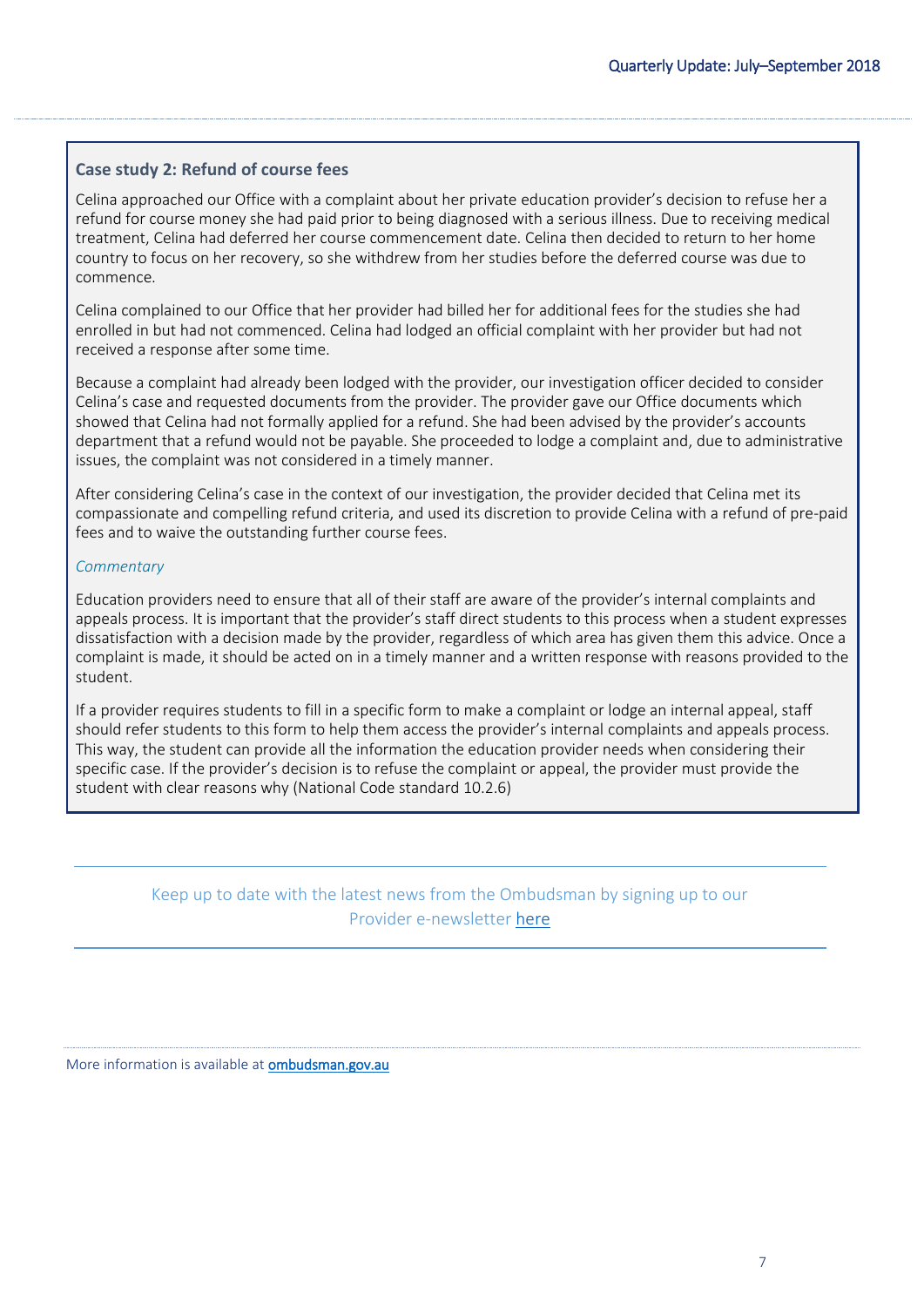# <span id="page-7-0"></span>Appendix A—detailed data regarding finalised complaints

# **Complaint issues closed, compared to previous quarter**

| <b>Issues</b>                                        | Apr-Jun 2018   | <b>Jul-Sep 2018</b> |
|------------------------------------------------------|----------------|---------------------|
| Formalisation of enrolment (written agreement)       | 94             | 120                 |
| Progress, attendance and course duration             | 38             | 50                  |
| Transfers between registered providers               | 59             | 48                  |
| Grades/assessment                                    | 10             | 29                  |
| Complaints and appeals                               | 15             | 21                  |
| Out of jurisdiction to investigate (OOJ)             | 20             | 13                  |
| Deferring, suspending or cancelling enrolment        | 10             | 11                  |
| Academic Transcript                                  | 8              | 8                   |
| <b>Graduation Completion Certificate</b>             | $\overline{7}$ | $\overline{7}$      |
| Provider default                                     | 6              | $\overline{7}$      |
| Recruitment of overseas student                      | $\mathbf 1$    | 6                   |
| <b>Education agents</b>                              | 7              | 5                   |
| <b>Bullying or harassment</b>                        | $\overline{2}$ | $\overline{2}$      |
| Staff capability, educational resources and premises | $\mathbf 1$    | $\overline{2}$      |
| Marketing information and practices                  | 3              | $\Omega$            |
| Younger students                                     | $\overline{2}$ | $\Omega$            |
| Student support services                             | $\mathbf 1$    | $\mathbf{O}$        |
| Discipline                                           | 1              | $\Omega$            |
| <b>TOTAL</b>                                         | 285            | 329                 |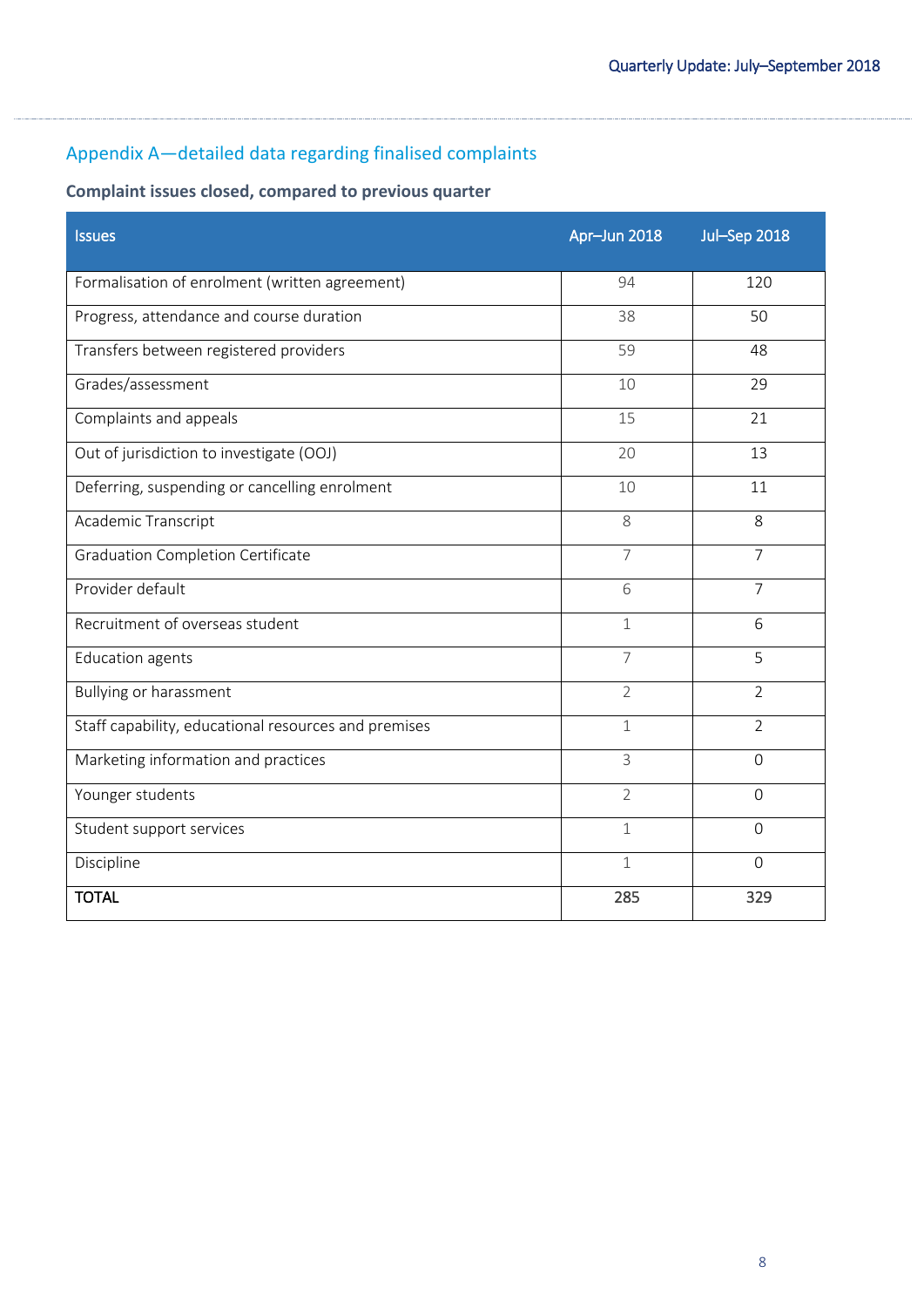| Sector                  | No. of<br>students <sup>6</sup> | %    | Apr-Jun 2018 % |     | Jul-Sep<br>2018 | %   |
|-------------------------|---------------------------------|------|----------------|-----|-----------------|-----|
| <b>VET</b>              | 129,210                         | 69%  | 28             | 37% | 45              | 47% |
| Schools                 | 7,398                           | 4%   | $\overline{2}$ | 3%  | $\Omega$        | 0%  |
| ELICOS <sup>7</sup>     | 17,914                          | 9.5% | 17             | 23% | 19              | 20% |
| <b>Higher Education</b> | 31,759                          | 17%  | 24             | 32% | 30              | 32% |
| Non-Award               | 1,076                           | 0.5% | 4              | 5%  |                 | 1%  |
| <b>TOTAL</b>            | 187,357                         |      | 75             |     | 95              |     |

## **Complaints investigated and closed by education sector**

#### **Top three issues investigated and closed by sector**

| Sector              | <b>Issue 1</b>                    | <b>Issue 2</b>        | <b>Issue 3</b>                       |
|---------------------|-----------------------------------|-----------------------|--------------------------------------|
| <b>VET</b>          | Written agreements                | Transfers             | Progress, attendance<br>and duration |
| Higher<br>Education | Written agreements                | Grades and Assessment | Progress, attendance<br>and duration |
| <b>ELICOS</b>       | Progress, attendance and duration | Written agreements    | Transfers                            |
| Non-award           | Progress, attendance and duration |                       |                                      |
| <b>Schools</b>      |                                   |                       |                                      |

 $\overline{a}$ 

<sup>6</sup> Number of 'studying Confirmation of Enrolment' (CoEs) in Overseas Students jurisdiction by 'main course sector'. Excludes South Australian (SA) providers as, while they are in jurisdiction, we transfer complaints about SA providers to the SA Training Advocate. Provider Registration and International Student Management System (PRISMS) report as at 24 July 2018.

<sup>7</sup> English Language Intensive Courses for Overseas Students.